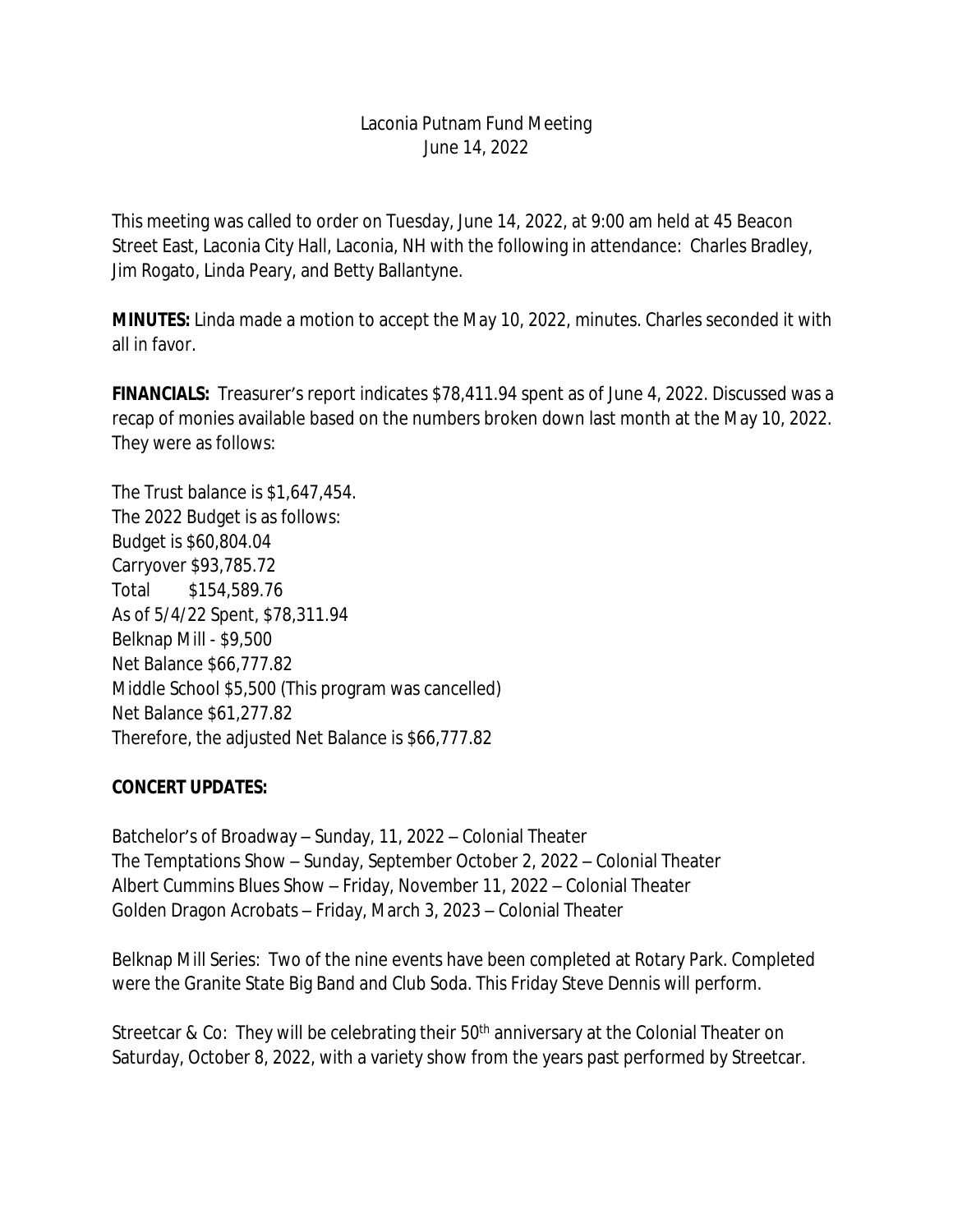**PROGRAM:** Bachelors of Broadway submitted by our Agent Julie had been reduced to \$16,000, therefore with the additional expenses, the total pricing will be in the \$20,000 range. Charles made a first, Jim seconded it with Betty voting yes and Linda no. A majority vote concludes the show will be on September 11, 2022.

**BUDGET-EXPENSES:** We discussed having a conversation with Julie to share with her our concerns with the escalating cost of the shows. We are concerned with spending \$20,000 per show and with a \$60,000 budget we will need to adjust via less local sponsorship shows and reduced cost hired by Julie. We do have the carry over, though we want to be fiscally responsible. Our maximum number to present to Julie is \$10,000. Jim will be reaching out to Julie.

**BRAINSTORMING:** With the many local venues in the Lakes Region such as The Opera House, The Laconia Colonial, The Flying Monkey, Franklin Opera House, The Belknap Mill and more, we discussed finding our niche with the Laconia Putnam Fund. Perhaps shows wintertime only, authors, naming Patrick K O'Donnell. Older and successful act mentioned were the Moonbeams, Tony Pace, Irish venues, local talent, and tribute bands. Charles did send links for the following: Righteous Brothers, Shadows of the 60's, the Sicilian Tenors, Country Legends, noted from CMI Entertainment.

Linda discussed her concerns as to how the Putnam Shows cater to our local audience that may not otherwise be able to attend "name" shows. Although many venues in the area sell performances at a premium price, our audience may not have the means and capacity to purchase and attend other performances. In other words, lets carefully examine our brainstorming with minimal effects on those who otherwise would miss out.

**PUTNAM APPLICANT:** At this time there are zero applicants for the next 5-year term. A person John Bethel was approached by Linda and recommended by more than one party has not come to fruition. The same with Jeff Philpot. We discussed the concern with the new process for the applicants. For those to present to the entire city council, it would appear to be less intimidating with this new process.

**SOCIAL MEDIA:** We are currently needing to replace Meredith Elliott. She is resigning before the start of September 2022.

**MISCELLANEOUS:** Betty did visit with Julie, Community Editor at the Laconia Daily Sun. She will collaborate with us when a new Board Member comes onto the Board, inclusive to include PRESENTATION – GILFORD ROTARY: Jim made a presentation to the Rotary Club. He researched history of Nellie Chamberlain. Jim found she owned and donated the Chamberlain Home located at 45 Pleasant Street in Concord, NH owned with her husband Horace who managed B&M Boston Railroad. Nellie also owned property in Oregon along with Laconia.